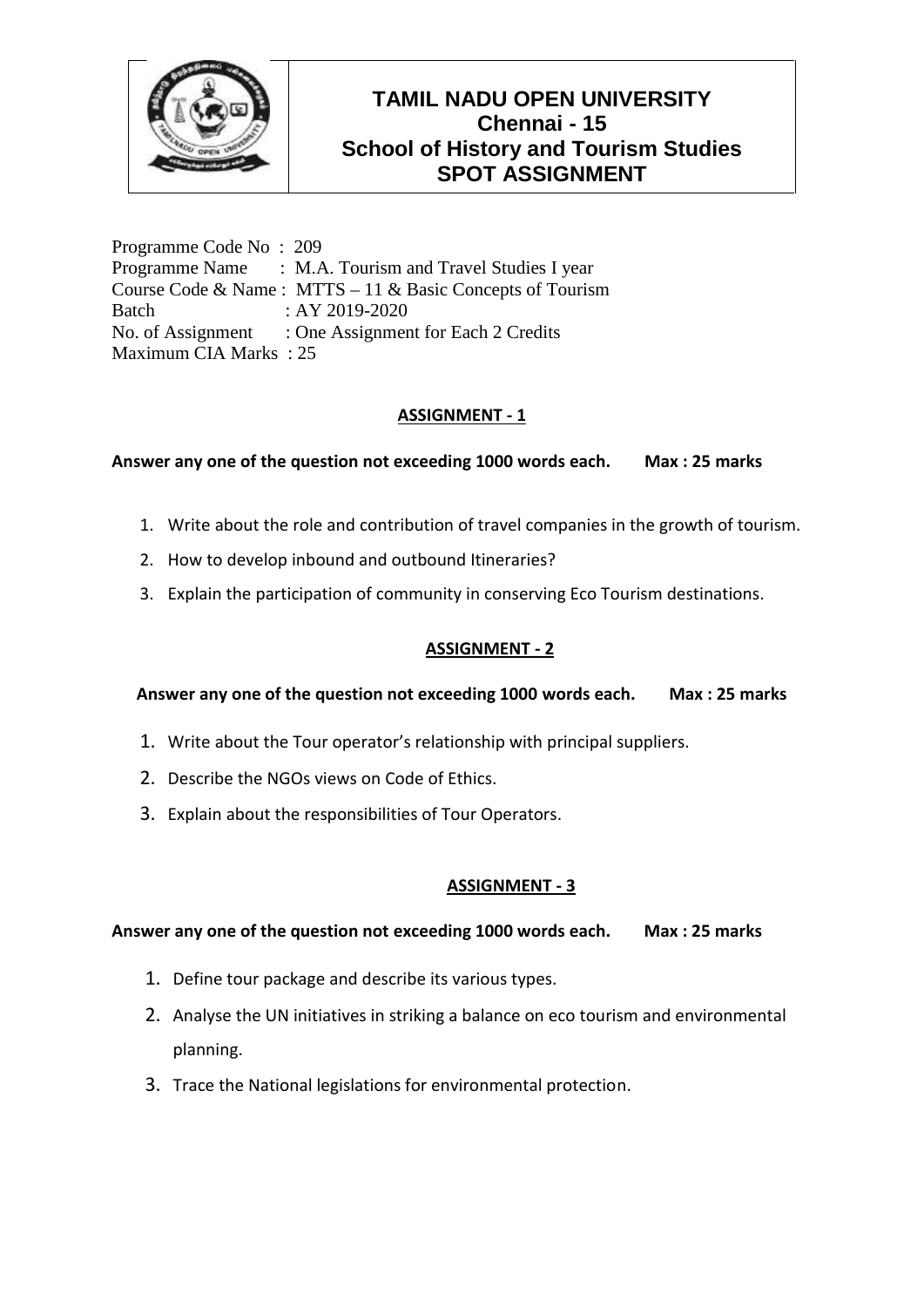

Programme Code No : 209 Programme Name : M.A. Tourism and Travel Studies I year Course Code & Name : MTTS – 12 & Ticketing and Fare Constructions Batch : AY 2019-2020 No. of Assignment : One Assignment for Each 2 Credits Maximum CIA Marks : 25

### **ASSIGNMENT -1**

### **Answer any one of the question not exceeding 1000 words each. Max : 25 marks**

- 1. Define Tour. Explain the various types of tours.
- 2. Bring out the importance of visa and describe its various types.
- 3. Define passport and explain its various types.

### **ASSIGNMENT -2**

**Answer any one of the question not exceeding 1000 words each. Max : 25 marks**

- 1. Write an essay on inflight services and airlines policies.
- 2. Discuss the need for health certificate and the importance of insurance.
- 3. Write a note on guidelines for fare constructions.

### **ASSIGNMENT -3**

**Answer any one of the question not exceeding 1000 words each. Max : 25 marks**

- 1. Explain the Billing and Settlement Plan (BSP).
- 2. Write about the Mileage System in the Air Travel.
- 3. Describe the various techniques in Tour Booking

### **ASSIGNMENT -4**

- 1. Define BSP and explain its operations.
- 2. Explain the procedures for booking a tour.
- 3. Write the journeys in different classes of service.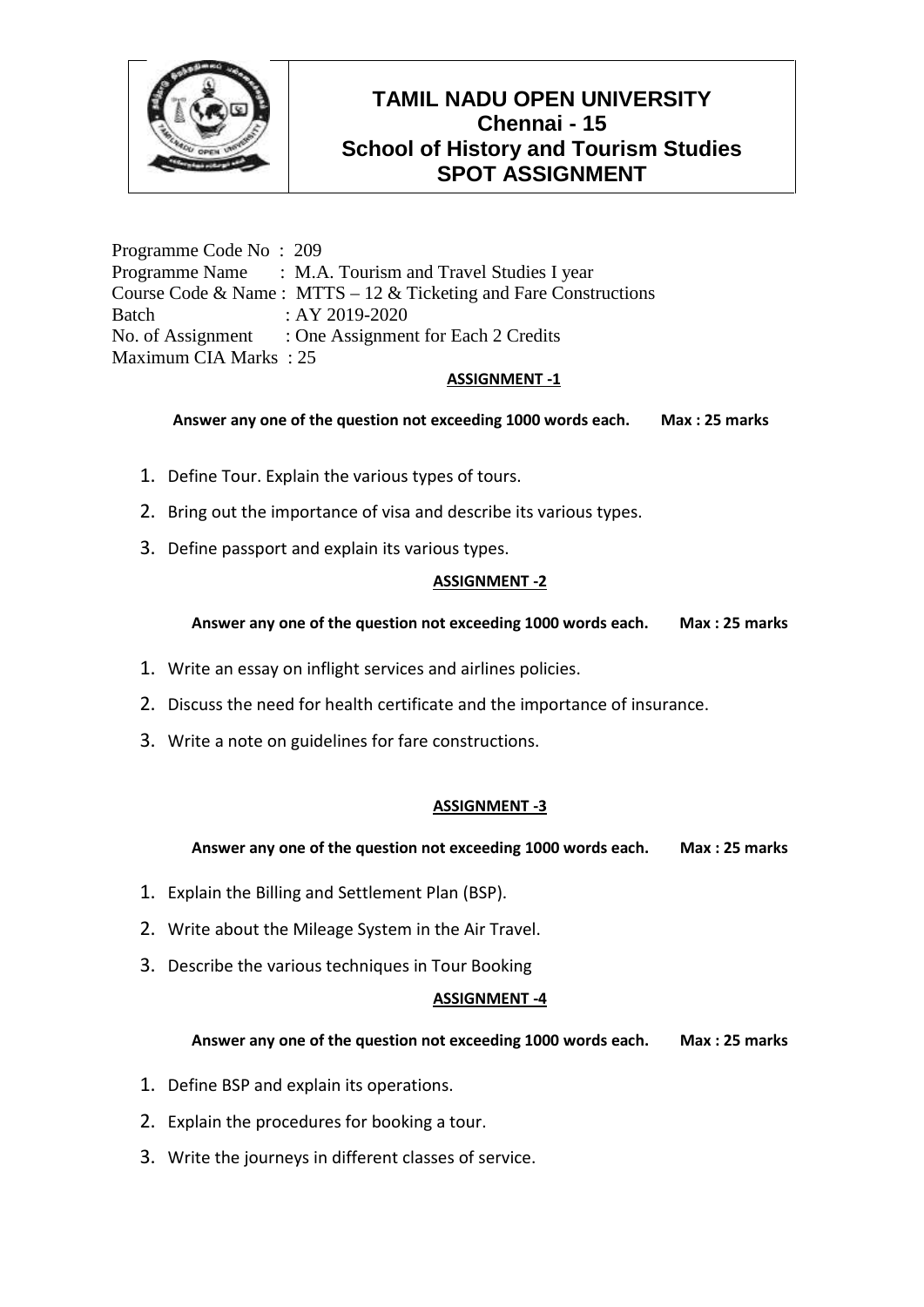

Programme Code No : 209 Programme Name : M.A. Tourism and Travel Studies I year Course Code & Name : MTTS – 13 & Front Office Management Batch : AY 2019-2020 No. of Assignment : One Assignment for Each 2 Credits Maximum CIA Marks : 25

## **ASSIGNMENT -1**

Answer any one of the question not exceeding 1000 words each. Max: 25 marks

- 1. Discuss the function of Registration Record and Registration Cards.
- 2. Explain the features of Hotel Property Management System.
- 3. Identify the tool managers use to track and control Reservations availability.

### **ASSIGNMENT -2**

**Answer any one of the question not exceeding 1000 words each. Max : 25 marks**

- 1. Write about the role of information and technology in security functions.
- 2. Discuss the various sections of front office department.
- 3. Describe the accounting system in the hotel.

## **ASSIGNMENT -3**

- 1. Explain the fixation of room tariff and other rates.
- 2. Give an account of the process of foreign exchange in Hotels.
- 3. Explain the duties of uniformed services.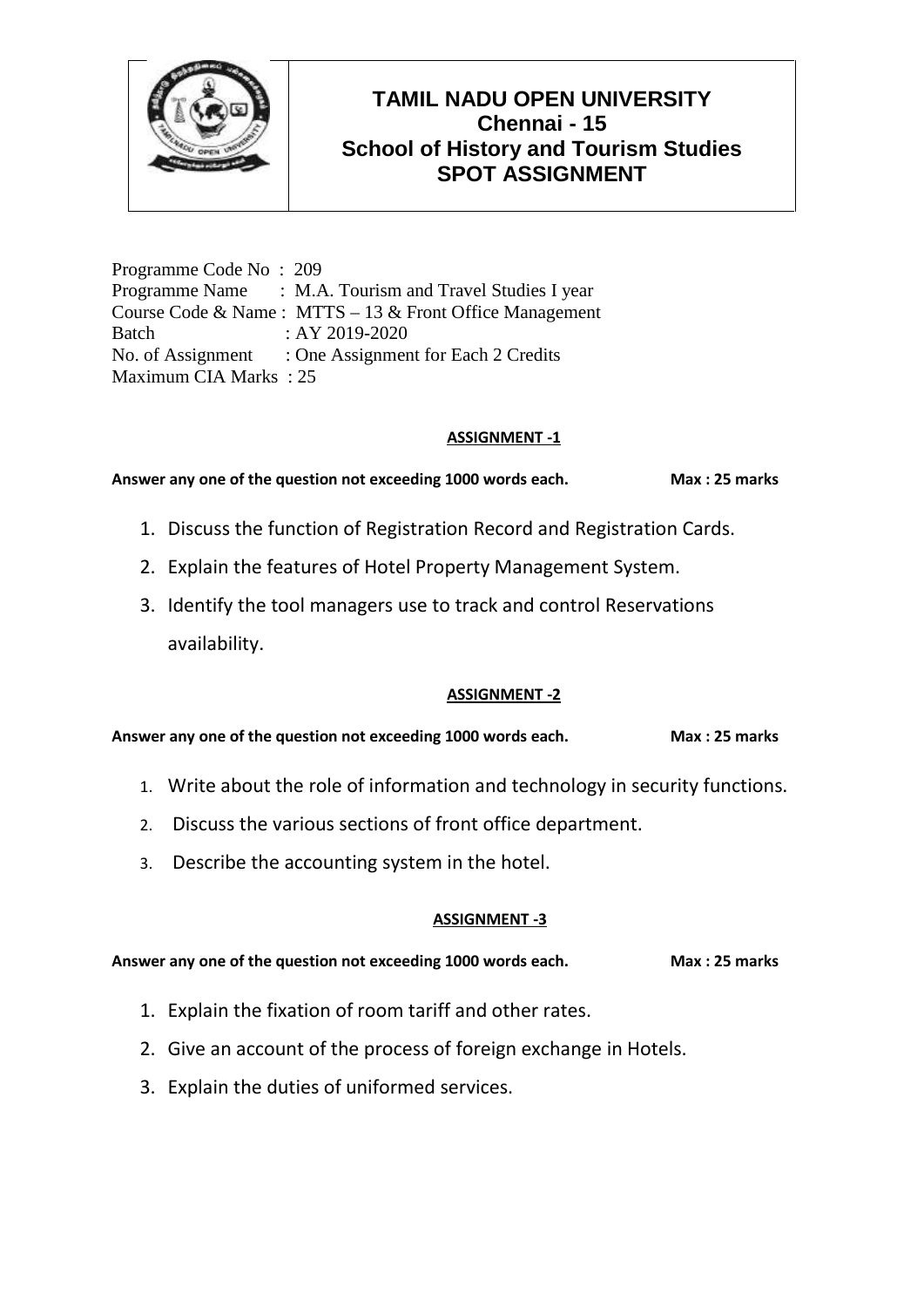

Programme Code No : 209 Programme Name : M.A. Tourism and Travel Studies I year Course Code & Name : MTTS – 14 & Introduction to Travel and Management Batch : AY 2019-2020 No. of Assignment : One Assignment for Each 2 Credits Maximum CIA Marks : 25

## **ASSIGNMENT -1**

Answer any one of the question not exceeding 1000 words each. Max: 25 marks

- 1. Describe the process of Conservation of Heritage Sites.
- 2. Explain the responsibilities of Archaeological Survey of India.
- 3. Describe the role of Government in promoting Eco-Tourism.

### **ASSIGNMENT -2**

**Answer any one of the question not exceeding 1000 words each. Max : 25 marks**

- 1. Give an account of the Ancient Monument Preservation Act of 1904.
- 2. Discuss India's Tourism Policies.
- 3. Examine the role of Archaeological Survey of India in the preservation and conservation of Heritage.

### **ASSIGNMENT -3**

- 1. Assess the types of tourism planning.
- 2. Mention the steps to be followed in the preparation of an itinerary for a tour.
- 3. Sketch the methods of preservation and conservation of heritage sites.